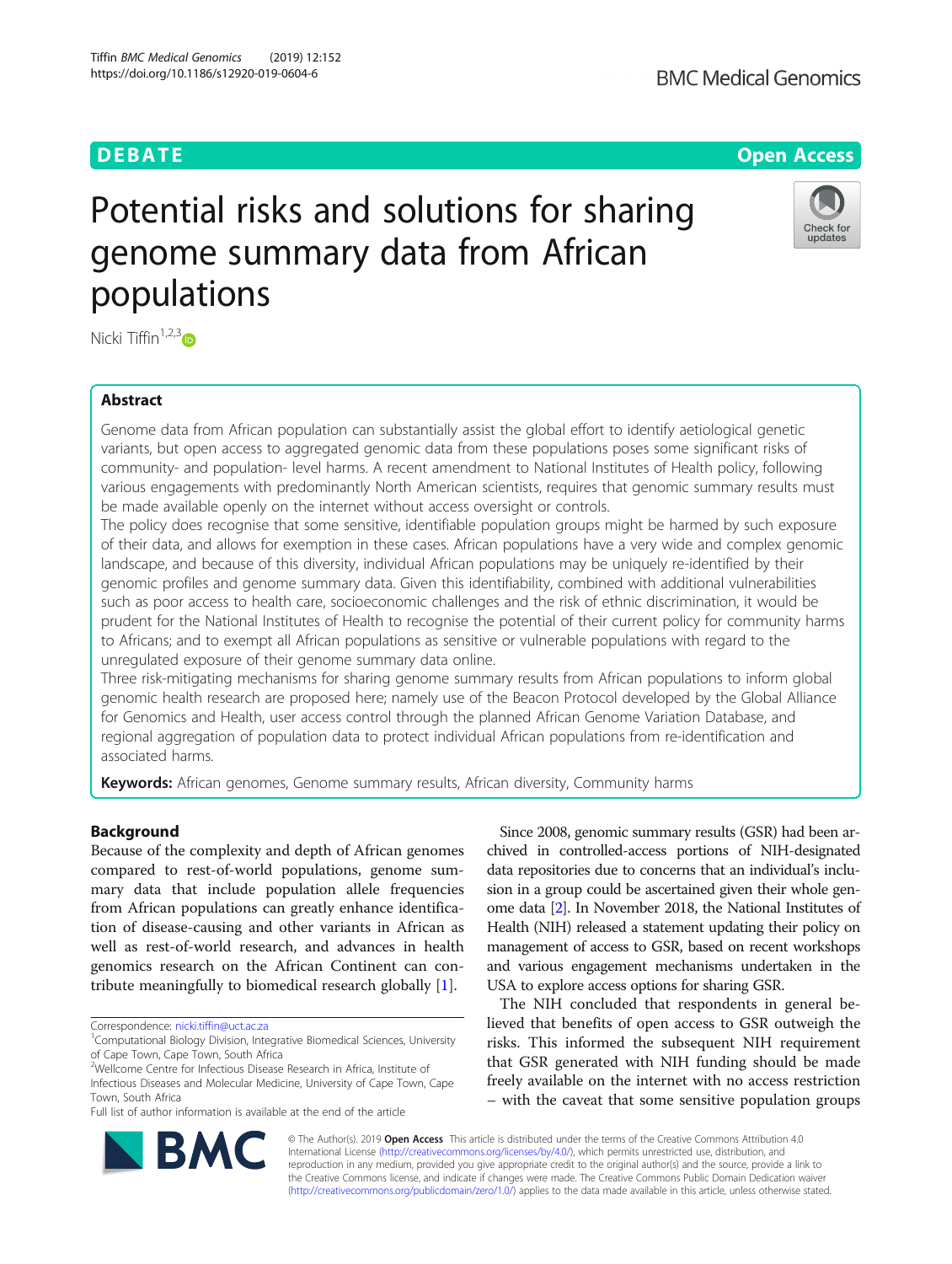could be exempt from this requirement due to a risk of stigmatisation of specific communities or populations. This amended policy also applies to research programs in Africa that are funded by the NIH, and it is important to review how the policy might affect the protection of African study participants and their communities, particularly as it appears that there was no documented engagement with African stakeholders when considering the amendment of the policy.

According to documented elements of the public engagement process, the NHGRI Workshop on Aggregate Genomic Data (May 2016), had predominantly North American attendees and no registered African representatives [[3\]](#page-3-0). A "Request for Information" call in 2017 [[4\]](#page-3-0) recorded responses from 109 parties (37 of whom appeared to be users of ExAC and gnomAD databases who were solicited to respond using standardised text), of whom 79% were scientific researchers [\[5](#page-3-0)] and none were African [[6](#page-3-0)]. Finally, the GSR access policy was discussed at a Genomic Variation Program Workshop on Establishing a Central Resource of Data from Genome Sequencing Projects (June 2012) [[7\]](#page-3-0), which also had no African representation in speakers or scheduled content, although the participant list of this workshop is not available to confirm whether Africans were present.

#### Main text

It is, however, important to consider the genomic depth and breadth of African genomes and the consequent ability to genetically distinguish small populations and communities from each other, often in approximation of ethnicity or ancestral lineage [[8](#page-3-0), [9\]](#page-3-0). This inherent genomic complexity of African populations is often disregarded in Caucasiancentric policies and recommendations, and community or population-level risks may be overlooked because such reidentification of specific Caucasian communities using genomic data is unlikely. Current National boundaries in Africa were arbitrarily defined during colonisation, and multiple African populations may co-exist in a single Nation, which in some cases has resulted in tensions between different population groups.

The ability to fine-map population-level genomic data to specific communities comes with inherent community-level risks that have already been experienced by minority Indigenous populations on other continents – such as the experiences of the Havasupai Native Americans [\[10](#page-3-0), [11](#page-3-0)], or the negative implications of genomic research for the San population in Southern Africa [[12,](#page-3-0) [13](#page-3-0)]. History is littered with examples of opaque, invasive, and often poor quality research that has damaged vulnerable communities [\[14](#page-3-0)]; such as the Xavante and Yanomani populations in Brazil [[15](#page-3-0), [16](#page-3-0)], or the Indigenous populations of Australia and New Zealand [[17,](#page-3-0) [18\]](#page-3-0).

It is notable that three of the respondents to the NIH "Request for Information" were representing Native American Tribes, namely the Sault Ste. Marie Tribe of Chippewa Indians (submitted by Larry Jacques), the Southcentral Foundation (submitted by Denise A Dillard), and United South and Eastern Tribes Sovereignty Protection Fund (submitted by Liz Malerba). These commentaries all included strong recommendations that any genomic information should be reviewed by Tribal review boards and/or community representatives before release. Concerns were expressed that unlimited and indefinite use of genomic summary data without oversight is dangerous to the ongoing trust relationship between Tribal populations and the NIH; that ongoing and future determination of harms from genomic information collected from tribal populations must be facilitated; and that NIH program officers and scientific reviewers might push widespread data sharing in direct contradiction to tribes' requirements as sovereign nations [\[6\]](#page-3-0).

As with Indigenous populations in North America and Australasia, as well as other sensitive populations across the globe, full genomic summary data for identifiable African populations or communities published online without any oversight could expose these people to a high risk of discrimination or stigmatisation. As further variant-phenotype associations are discovered, allele frequencies for these variants can be assayed in different populations using GSR, and predictions made about trait prevalence in those populations. The genomic diversity and distance between different African populations is sufficiently large, even on a local scale, that genomic summary data can uniquely identify individual communities [[8,](#page-3-0) [9\]](#page-3-0) who can be geographically located, and associated phenotypes can be ascribed to those specific communities based on their aggregated allele frequencies. Given known examples of ethnic discrimination, violence and xenophobia within Africa [\[19\]](#page-3-0), as well as unfortunate historical and ongoing misappropriation of genetic data to publicly denigrate African populations [[20,](#page-3-0) [21\]](#page-3-0), the open availability of summary genome data for distinct African ethnic groups may be unethical because of the untenable risk of harms accruing to those populations. As such, African populations should all be regarded as 'special populations' for the purposes of the new NIH policy to ensure they are protected from such harms, in line with conclusions drawn in that policy that privacy risks related to broad access to GSR may be heightened for some study populations. Furthermore, participants who have provided DNA samples to date are unlikely to have consented to have their data shared openly without Access Committee oversight; and specific consent for aggregate data sharing - with full participant information about potential harms - is needed from individuals as well as generally accepted representative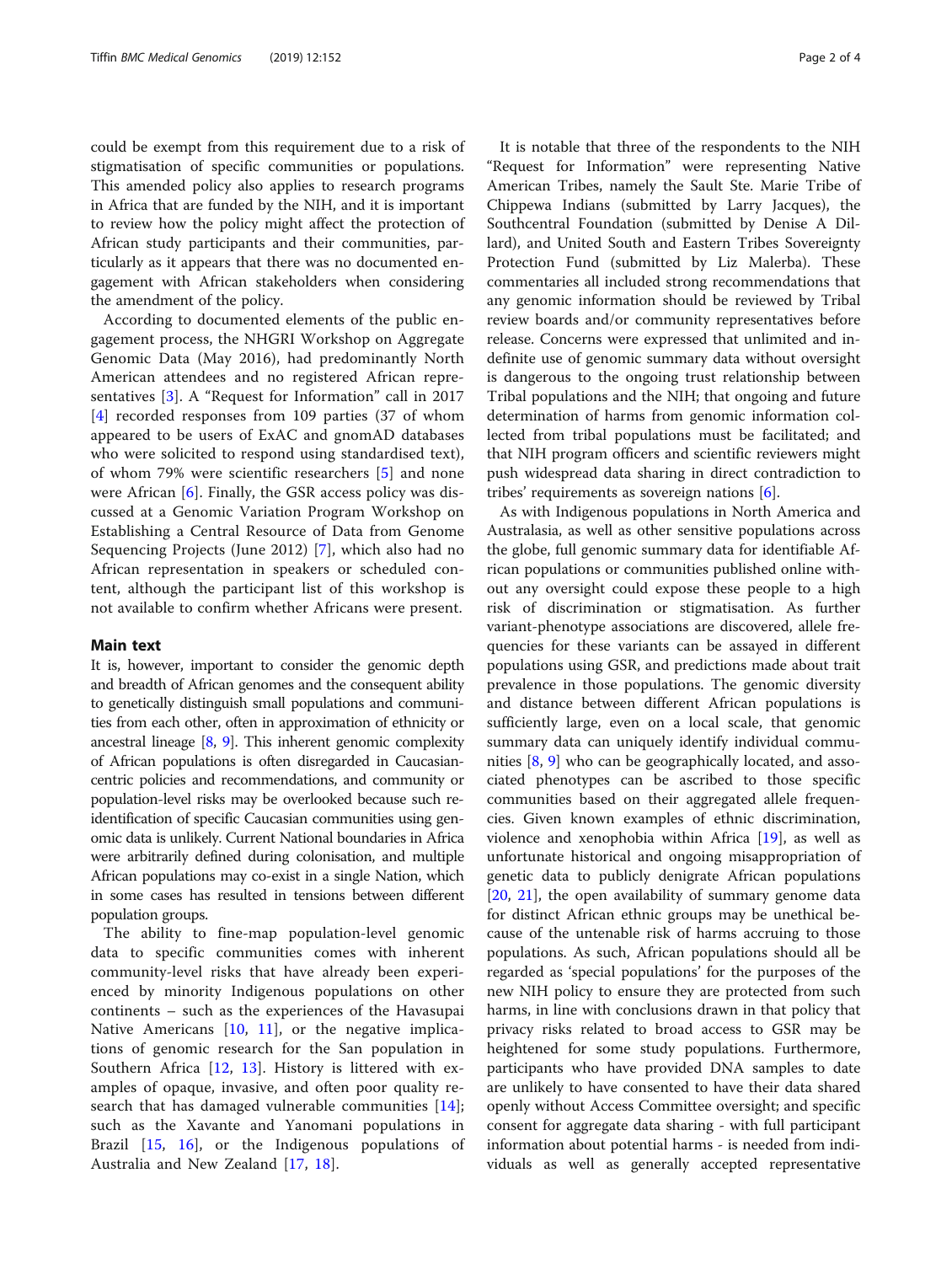community organisations before further sharing of these aggregated data.

Here, we propose a framework for the use of GSR from African populations that could greatly reduce the risk to African participants, whilst still facilitating the general use of African summary genomic data to inform and advance global research to identify aetiological variants and contribute to advancing health research. This framework has three components that provide options for appropriate levels of summary data use.

#### Use of GA4GH beacons

In this use case, a researcher seeking to prioritise candidate disease-causing variants in another population could check whether candidate variants have been identified in African populations, if so, at what frequency, and/or whether they have been associated with a specific disease in African populations. The Global Alliance for Genomics and Health (GA4GH) Beacon protocol [\[22,](#page-3-0) [23\]](#page-3-0) allows researchers to make limited queries as to whether a particular variant has been seen in a particular dataset, thus encouraging sharing of information without compromising privacy, with proposed extensions to include queries of variant-phenotype associations through direct online access. Query rate limits can be used to restrict abuse of the system by "walking" across the genome using thousands of queries of the same aggregated dataset, but without restricting ease of access for honest research purposes.

#### Registered user access through the African genome variation database

The African Genome Variation Database (AGVD) is under development as a project of the H3Africa Informatics Network [[24,](#page-3-0) [25\]](#page-3-0), and aims to be a resource for exploring African variation data available to registered users. Regionally-aggregated genomic data summaries – for example for North, South, West and East Africa - can be made available for bona fide researchers who are reviewed as part the AGVD general administration for registered users. It is likely that such summaries will provide valuable allele frequency data for regional groupings without exposing communities or populations to potential harms; and that a genetic diversity metric such as Fst [\[26](#page-3-0), [27\]](#page-3-0) could determine an aggregation level that provides some granularity without exposing individual populations or communities.

#### Access to study population pre-calculated genomic summary data through applications reviewed by an access committee

Where requests for summary data cannot be met by the processes outlined above, applications for populationspecific summary data could be made through an appropriately constituted Access Committee, which should normally already be in place to administer access to

individual-level genotype data where secondary data use consents are in place. It is likely that only in a small subset of cases would this detail review be required, as beacons and regional summaries should answer many of the use cases for external researchers. Should the number of requests become unmanageable for an existing access committee, a subcommittee could be constituted of individuals who are qualified to review specifically these requests under the oversight of the main committee. Where genotype data are submitted to central repositories such as the European Genome-Phenome Archive (EGA) [\[28](#page-3-0)], access to African genome summary data might be managed similarly to whole dataset requests in cases where Beacons or regional aggregated data do not suffice.

#### Conclusions

In conclusion, genome summary data from studies of African populations can substantially enhance ongoing health research in African and rest-of-world populations, and ethical and responsible sharing of these data should be supported. Open and unregulated online exposure of genome summary data from African populations or communities, however, may expose these populations to unacceptable risks and potential harms such as those experienced by Indigenous and/or minority population groups to date. Outlined here are three levels of controlled access to genome summary data from African populations and communities that can harness the benefits of these data for global and local health research, whilst mitigating the risks and potential harms for the African participants and communities who provide their samples and data for genomic research.

#### Abbreviations

AGVD: African Genome Variation Database; EGA: European Genome-Phenome Archive; GA4GH: Genomic Alliance for Genomics and Health; GSR: Genome Summary Results; NIH: National Institutes of Health

#### Acknowledgements

The author acknowledges Nicola Mulder and Ayton Meintjes (Computational Biology Division, University of Cape Town) for review of proposed technological solutions for protection of GSR online.

#### Authors' contributions

NT conceived of and wrote the manuscript. This author read and approved the final manuscript.

#### Funding

NT receives support from Wellcome (salary and research, 203135/Z/16/Z) and the National Institutes of Health (salary and research, H3ABioNet: R01HD080465 and salary, B-Positive: U24HG006941). The funding bodies played no role in the design of the study and collection, analysis, and interpretation of data and in writing the manuscript. The views expressed here are personal and not necessarily those of the funders.

#### Availability of data and materials

All information cited is openly available online and URLs are provided in the References section.